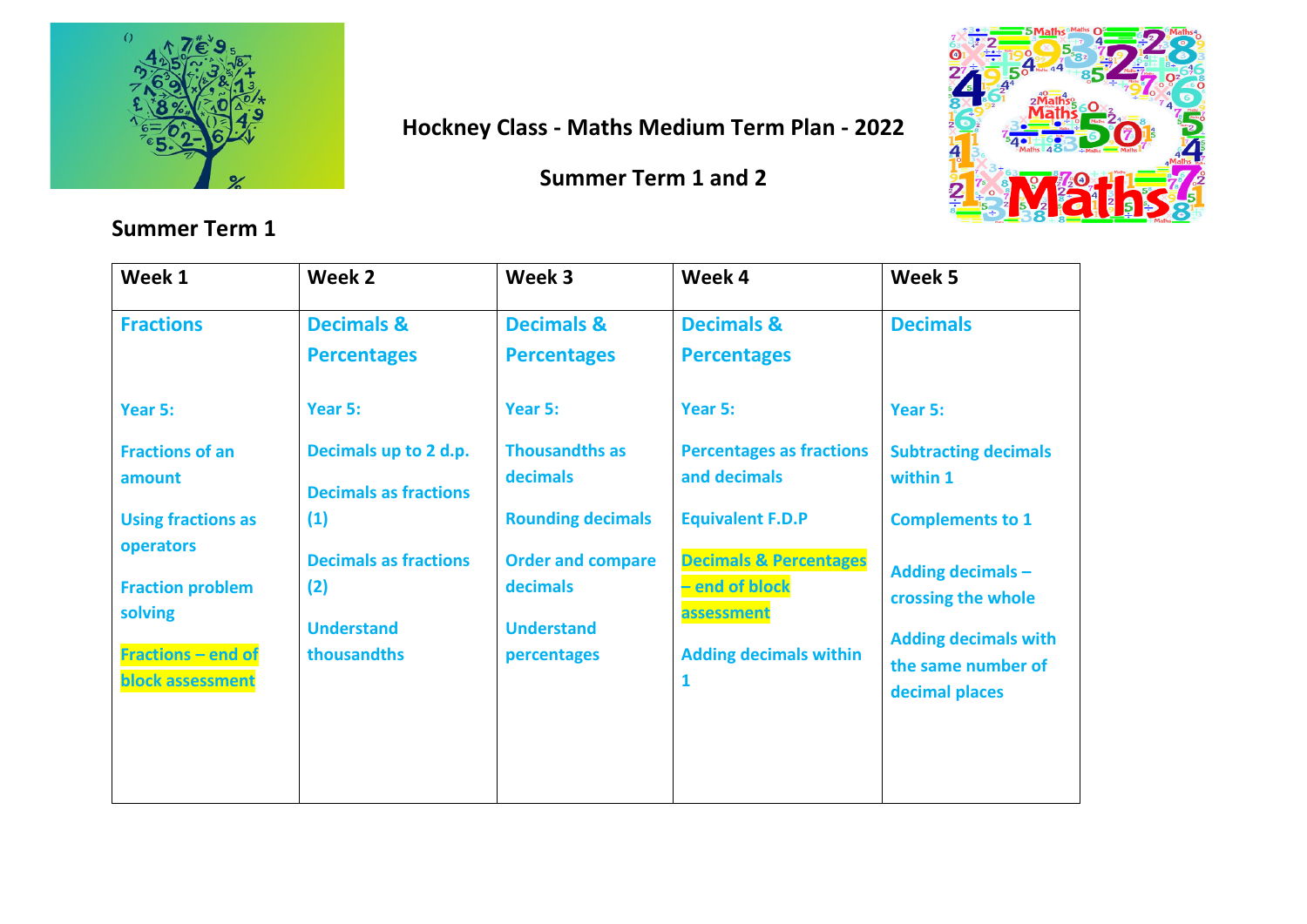| <b>Decimals</b>                                | <b>Decimals and</b>                                                                          | <b>Decimals and</b>                          | <b>Decimals and</b>                                          | <b>Algebra</b>                                                                |
|------------------------------------------------|----------------------------------------------------------------------------------------------|----------------------------------------------|--------------------------------------------------------------|-------------------------------------------------------------------------------|
|                                                | <b>Percentages</b>                                                                           | <b>Percentages</b>                           | <b>Percentages</b>                                           |                                                                               |
| Year 6:                                        | Year 6:                                                                                      | Year 6:                                      | Year 6:                                                      | Year 6:                                                                       |
| Multiply by 10, 100<br>and 1000                | <b>Division to solve</b><br>problems                                                         | <b>Understand</b><br>percentages             | Percentage of an<br>amount                                   | Find a rule $-$ one step                                                      |
| Divide by 10, 100 and<br>1000                  | <b>Decimals as fractions</b><br><b>Fractions to decimals</b><br><b>Fractions to decimals</b> | <b>Fractions to</b><br>percentages           | Percentage of an<br>amount<br>Percentage - missing<br>values | Find a rule $-$ two step<br><b>Forming expressions</b><br><b>Substitution</b> |
| <b>Multiply decimals by</b><br><b>integers</b> |                                                                                              | <b>Equivalent fractions,</b><br>decimals and |                                                              |                                                                               |
| <b>Divide decimals by</b>                      |                                                                                              | percentages                                  | <b>Decimals and</b>                                          |                                                                               |
| <b>integers</b>                                |                                                                                              | <b>Order fractions,</b><br>decimals and      | Percentages - end of<br><b>block assessment</b>              |                                                                               |
|                                                |                                                                                              | percentages                                  |                                                              |                                                                               |
|                                                |                                                                                              |                                              |                                                              |                                                                               |
|                                                |                                                                                              |                                              |                                                              |                                                                               |
|                                                |                                                                                              |                                              |                                                              |                                                                               |
|                                                |                                                                                              |                                              |                                                              |                                                                               |
|                                                |                                                                                              |                                              |                                                              |                                                                               |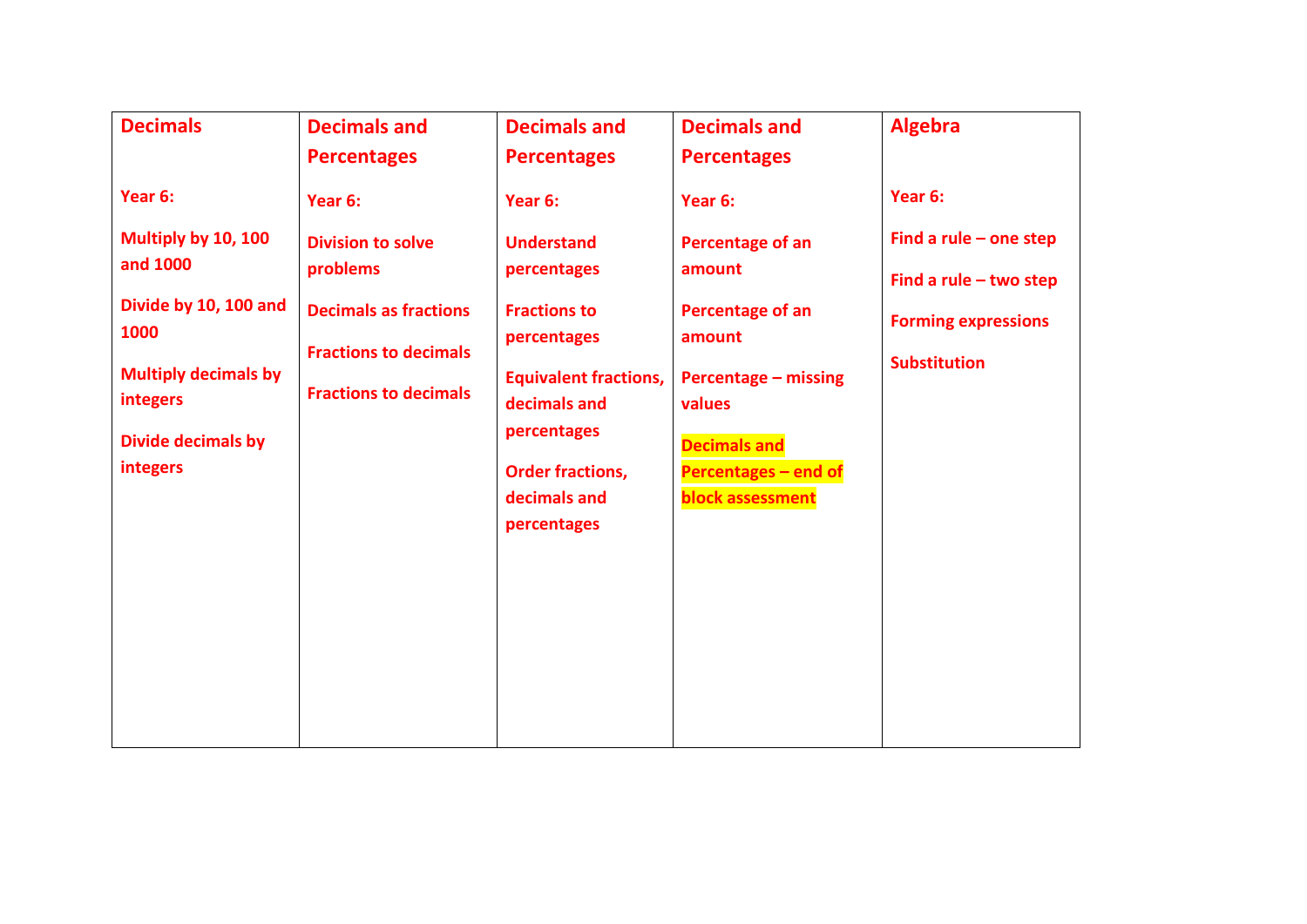

# **Hockney Class - Maths Medium Term Plan - 2022**

**Summer Term 1 and 2** 



| Week 1                                                                                                                                                                                                                                                                    | Week 2                                                                                                                                                                                                           | Week 3                                                                                                                                                          | Week 4                                                                                                                                                                           | Week 5                                                                                                                                      | Week 6                                                                                                                                                                             |
|---------------------------------------------------------------------------------------------------------------------------------------------------------------------------------------------------------------------------------------------------------------------------|------------------------------------------------------------------------------------------------------------------------------------------------------------------------------------------------------------------|-----------------------------------------------------------------------------------------------------------------------------------------------------------------|----------------------------------------------------------------------------------------------------------------------------------------------------------------------------------|---------------------------------------------------------------------------------------------------------------------------------------------|------------------------------------------------------------------------------------------------------------------------------------------------------------------------------------|
| <b>Decimals</b>                                                                                                                                                                                                                                                           | <b>Decimals</b>                                                                                                                                                                                                  | <b>Decimals / Shape</b>                                                                                                                                         | <b>Shape</b>                                                                                                                                                                     | <b>Shape</b>                                                                                                                                | <b>Shape</b>                                                                                                                                                                       |
| Year 5:                                                                                                                                                                                                                                                                   | Year 5:                                                                                                                                                                                                          | Year 5:                                                                                                                                                         | Year 5:                                                                                                                                                                          | Year 5:                                                                                                                                     | Year 5:                                                                                                                                                                            |
| <b>Subtracting decimals</b><br>with the same number<br>of decimal places<br><b>Adding and</b><br>subtracting decimals<br><b>Adding decimals with</b><br>a different number of<br>decimal places<br><b>Adding decimals with</b><br>a different number of<br>decimal places | <b>Subtracting decimals</b><br>with a different<br>number of places<br><b>Adding and</b><br>subtracting wholes<br>and decimals<br><b>Decimal sequences</b><br><b>Multiplying decimals</b><br>by 10, 100 and 1000 | <b>Dividing decimals by</b><br>10, 100 and 1000<br>Decimals - end of<br><b>block assessment</b><br><b>Identify angles</b><br><b>Compare and order</b><br>angles | <b>Measuring angles in</b><br>degrees<br><b>Measuring with a</b><br>protractor (1)<br><b>Measuring with a</b><br>protractor (2)<br><b>Drawing lines and</b><br>angles accurately | <b>Calculating angles on</b><br>a straight line<br><b>Calculating angles</b><br>around a point<br><b>Triangles</b><br><b>Quadrilaterals</b> | <b>Calculating lengths</b><br>and angles in shapes<br><b>Regular and</b><br>irregular polygons<br><b>Reasoning about 3D</b><br>shapes<br><b>Shape - end of block</b><br>assessment |
|                                                                                                                                                                                                                                                                           |                                                                                                                                                                                                                  |                                                                                                                                                                 |                                                                                                                                                                                  |                                                                                                                                             |                                                                                                                                                                                    |

#### **Summer Term 2**